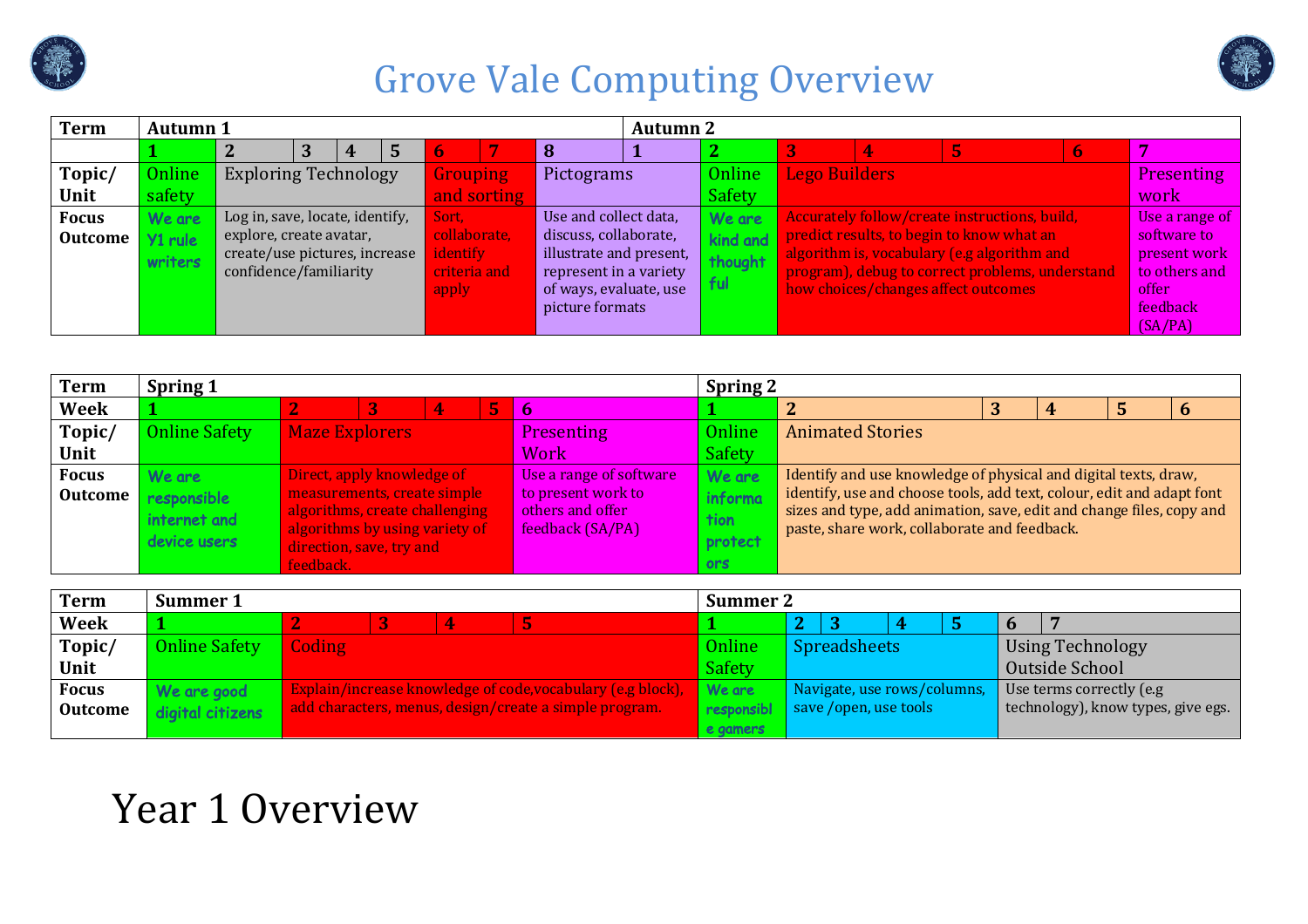



| <b>Term</b>    | <b>Autumn</b> 1 |                                                                                                                  |  |    |  |             |                                                            |   | <b>Autumn 2</b> |                      |                        |                     |                                                                                                    |  |
|----------------|-----------------|------------------------------------------------------------------------------------------------------------------|--|----|--|-------------|------------------------------------------------------------|---|-----------------|----------------------|------------------------|---------------------|----------------------------------------------------------------------------------------------------|--|
| Week           |                 |                                                                                                                  |  | Д. |  | $\mathbf b$ |                                                            | 8 |                 |                      |                        |                     |                                                                                                    |  |
| Topic/         | Online          | <b>Coding</b>                                                                                                    |  |    |  | Coding      |                                                            |   | Online          | <b>Online Safety</b> |                        | <b>Spreadsheets</b> |                                                                                                    |  |
| Unit           | safety          |                                                                                                                  |  |    |  |             |                                                            |   | Safety          |                      |                        |                     |                                                                                                    |  |
| <b>Focus</b>   | We are          |                                                                                                                  |  |    |  |             | Create and explain algorithms, describe, learn properties, |   | We are          | Use search facility  |                        |                     | Explain vocab (rows/columns), open, save and edit,                                                 |  |
| <b>Outcome</b> | Y2 rule         | make choices, repeat and use timers, evaluate commands,                                                          |  |    |  |             |                                                            |   | not             |                      | and refine, share and  |                     | add images, give values, use tools, total rows/cols,                                               |  |
|                | writers         | include buttons, explain vocab, use a design document to<br>debug, save each function, create programs, predict. |  |    |  |             |                                                            |   | online          | collaborate, role of | adults, sharing, email |                     | solve mathematical puzzles, work out calculations,<br>create tables, manually create block graphs. |  |
|                |                 |                                                                                                                  |  |    |  |             |                                                            |   | <b>bullies</b>  |                      |                        |                     |                                                                                                    |  |

| <b>Term</b>    | <b>Spring 1</b>      |                                         |   |                                                          | <b>Spring 2</b> |                                                 |  |                   |                   |
|----------------|----------------------|-----------------------------------------|---|----------------------------------------------------------|-----------------|-------------------------------------------------|--|-------------------|-------------------|
| Week           |                      |                                         | 4 |                                                          |                 | -                                               |  |                   |                   |
| Topic/         | <b>Online Safety</b> | Questioning                             |   |                                                          | Online          | <b>Effective Searching</b>                      |  | <b>Presenting</b> |                   |
| Unit           |                      |                                         |   |                                                          | Safety          |                                                 |  |                   |                   |
| <b>Focus</b>   | We are safe          |                                         |   | Create questions, separate items, vocabulary (e.g binary | We are          | Recall key internet terms, identify basic parts |  | Present a range   |                   |
| <b>Outcome</b> | searchers            |                                         |   | tree), understand the purpose and limitations of chosen  | code            | of a web search, begin and develop knowledge    |  |                   | of work, evaluate |
|                |                      | software, understand database language. |   |                                                          | masters         | of how to read web searches                     |  | and feedback      |                   |

| <b>Term</b>    | Summer 1             |                          |   |                                                               | <b>Summer 2</b>       |                |                  |                                 |   |                                                                   |          |
|----------------|----------------------|--------------------------|---|---------------------------------------------------------------|-----------------------|----------------|------------------|---------------------------------|---|-------------------------------------------------------------------|----------|
| <b>Week</b>    |                      | 4                        | 4 |                                                               |                       | $\overline{2}$ |                  |                                 | 5 | o                                                                 | <b>P</b> |
| Topic/         | <b>Online Safety</b> | <b>Creating Pictures</b> |   |                                                               | Online   Making Music |                |                  |                                 |   | <b>Presenting</b>                                                 |          |
| Unit           |                      |                          |   |                                                               | Safety                |                |                  |                                 |   |                                                                   |          |
| <b>Focus</b>   | We are online        |                          |   | Explain language (e.g impressionist art), explore features of | We are                |                |                  |                                 |   | Explore software, use different Present a range of work, evaluate |          |
| <b>Outcome</b> | <b>behaviour</b>     |                          |   | 2 paint, repeat patterns, use range of tools, describe and    | game                  |                |                  | tools, create sounds, sequence, |   | and feedback                                                      |          |
|                | <b>experts</b>       | evaluate.                |   |                                                               | raters                |                |                  | expression, upload, share,      |   |                                                                   |          |
|                |                      |                          |   |                                                               |                       |                | record, feedback |                                 |   |                                                                   |          |

### Year 2 Overview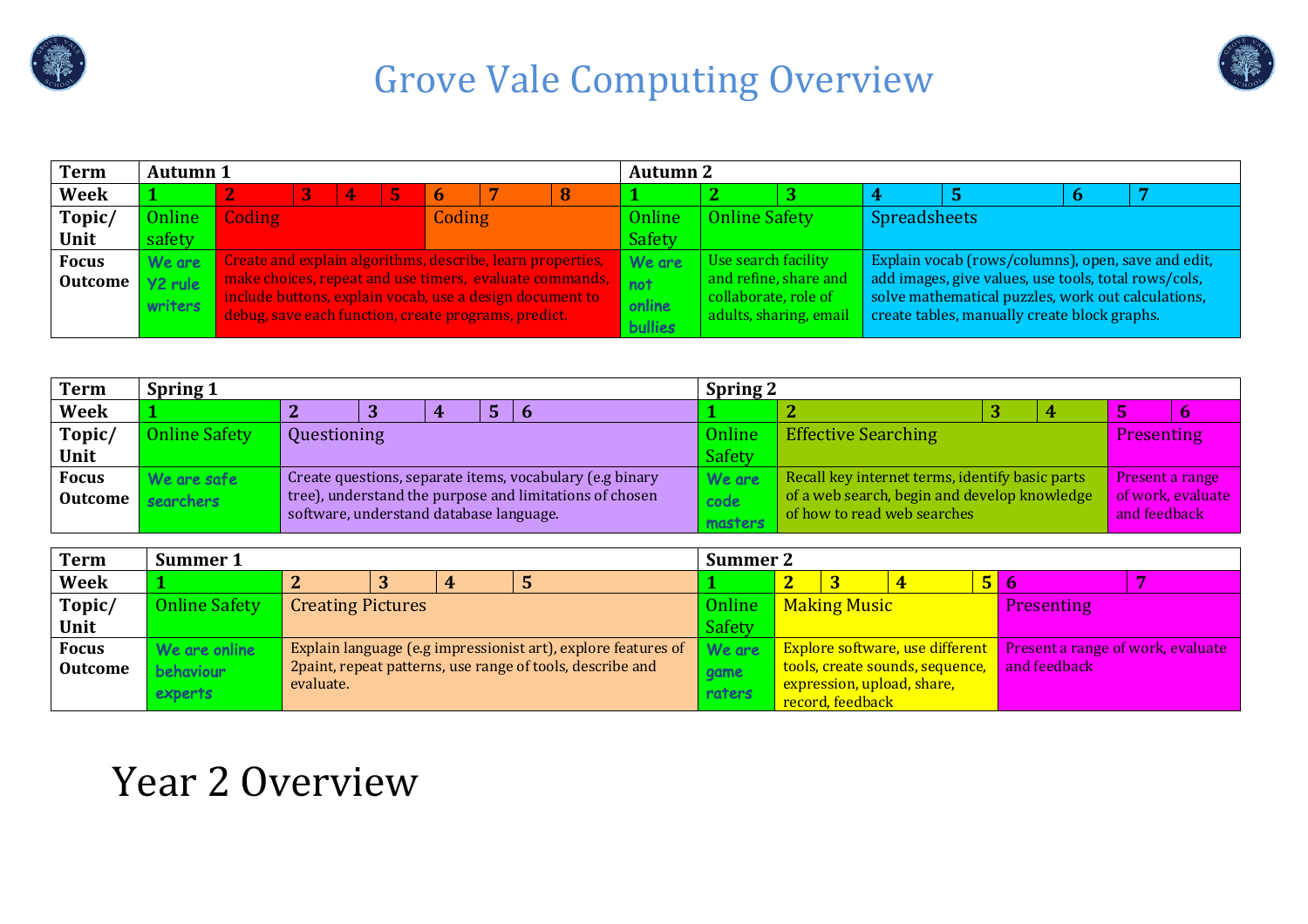



| <b>Term</b>    | <b>Autumn 1</b> |                                         |   |   |   |   |                   |   | <b>Autumn 2</b> |                      |                       |                     |                                                        |  |
|----------------|-----------------|-----------------------------------------|---|---|---|---|-------------------|---|-----------------|----------------------|-----------------------|---------------------|--------------------------------------------------------|--|
| <b>Week</b>    |                 |                                         | 3 | 4 | 5 | 6 |                   | 8 |                 |                      |                       |                     |                                                        |  |
| Topic/         | Online          | Coding                                  |   |   |   |   | Coding            |   | Online          | <b>Online Safety</b> |                       | <b>Spreadsheets</b> |                                                        |  |
| Unit           | safety          |                                         |   |   |   |   |                   |   | Safety          |                      |                       |                     |                                                        |  |
| <b>Focus</b>   | We are          | Create designs that represent           |   |   |   |   | Start to apply    |   | We are          |                      | Passwords, outcomes   |                     | Data tables, spreadsheets programmed to                |  |
| <b>Outcome</b> | Y3 rule         | sequential algorithm, flowcharts,       |   |   |   |   | knowledge learnt  |   | digital         | of losing/stolen pw, |                       |                     | automatically create charts/graphs from data, collect, |  |
|                | writers         | explain language (e.g object, action,   |   |   |   |   | in 2Code into     |   | friends         | collab, class blog,  |                       |                     | language (e.g more than/less than), tools, describe    |  |
|                |                 | etc), explain simulations, angles,      |   |   |   |   | simple Scratch    |   |                 |                      | appropriate material, |                     | cell locations using correct notation, find specific   |  |
|                |                 | adapt, if statements, timer, variables, |   |   |   |   | ready to move     |   |                 | accurate info,       |                       | locations,          |                                                        |  |
|                |                 | debugging                               |   |   |   |   | onto full Scratch |   |                 | language (e.g spoof) |                       |                     |                                                        |  |

| Presenting                |
|---------------------------|
|                           |
| Present work using a      |
| variety of software.      |
| <b>Evaluate and offer</b> |
| feedback.                 |
|                           |

| <b>Term</b>    | Summer 1             |                            |  |                                                        | <b>Summer 2</b> |                |                         |                            |                                    |
|----------------|----------------------|----------------------------|--|--------------------------------------------------------|-----------------|----------------|-------------------------|----------------------------|------------------------------------|
| Week           |                      |                            |  |                                                        |                 | $\overline{2}$ | $\overline{\mathbf{3}}$ |                            | $5 \vert 6$                        |
| Topic/         | <b>Online Safety</b> | <b>Branching Databases</b> |  |                                                        | Online          |                | <b>Simulations</b>      |                            | Graphing                           |
| Unit           |                      |                            |  |                                                        | Safety          |                |                         |                            |                                    |
| <b>Sware</b>   | RS/PM                | 2QUESTION                  |  |                                                        | <b>RS</b>       |                |                         | 2SIMULATE/2PUBLISH         | 2Graph                             |
| <b>Focus</b>   | We are               |                            |  | Understand how yes/no questions are structured, apply  | We are          |                |                         | Understand simulations can | Set up graphs with a number of     |
| <b>Outcome</b> | netiquette           |                            |  | knowledge, collab and contribute to databases, make    | avatar          |                |                         | represent real situations. | fields, enter data accurately,     |
|                | experts              |                            |  | choices based on desired outcome, select appropriate   | <b>creators</b> |                | Understand and give     |                            | produce and share graphs, solve    |
|                |                      |                            |  | information/images, create a branching database, debug |                 |                |                         | suggestions of advantages  | investigations, present results in |
|                |                      | their database.            |  |                                                        |                 |                | and problems.           |                            | a range of graphical formats.      |

# Year 3 Overview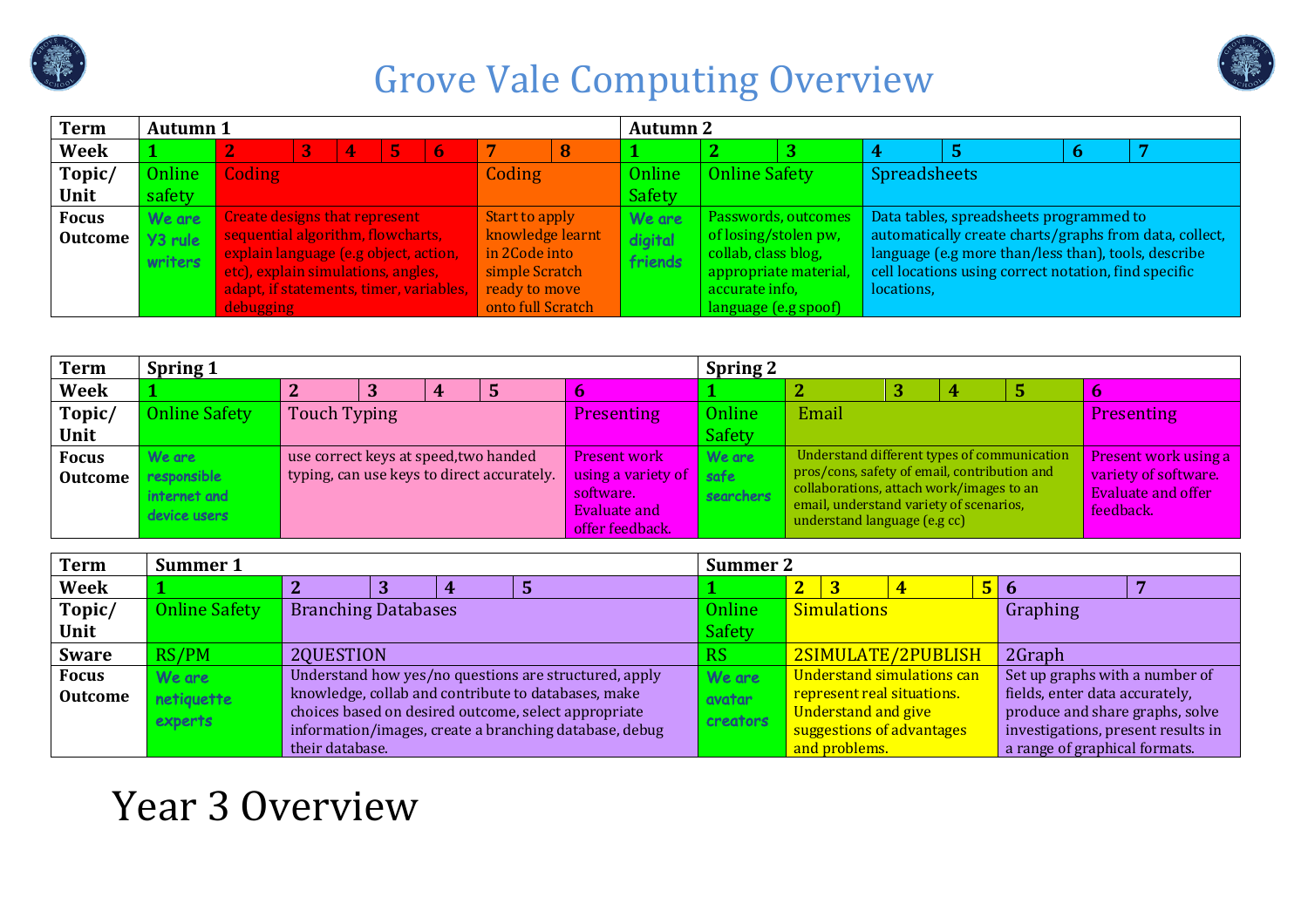



| <b>Term</b>    | <b>Spring 1</b>      |                                                                                 |   |   |                                                |                                           | <b>Spring 2</b> |                                                                                             |  |                                        |
|----------------|----------------------|---------------------------------------------------------------------------------|---|---|------------------------------------------------|-------------------------------------------|-----------------|---------------------------------------------------------------------------------------------|--|----------------------------------------|
| <b>Week</b>    |                      |                                                                                 | 3 | 4 |                                                |                                           |                 |                                                                                             |  |                                        |
| Topic/         | <b>Online Safety</b> | <b>Writing for Different Audiences</b>                                          |   |   |                                                | Presenting                                | Online          | Logo                                                                                        |  | Presenting                             |
| Unit           |                      |                                                                                 |   |   |                                                |                                           | Safety          |                                                                                             |  |                                        |
| <b>Focus</b>   | We are aware that    |                                                                                 |   |   | Compare texts and discuss properties, vocab    | <b>Present work</b>                       | We are          | Create designs, shapes, images, follow                                                      |  | <b>Present work using a</b>            |
| <b>Outcome</b> | our online content   |                                                                                 |   |   | (font, size, etc), purpose of audience and job | using a variety of                        | online risk     | instructions and independently later apply                                                  |  | variety of software.                   |
|                | lasts forever        | role, technology in the real world,<br>communications, mind map, share, collab, |   |   |                                                | software. Evaluate<br>and offer feedback. | managers        | knowledge, draw letters, increase complexity,<br>predict, repeat functions, evaluate, build |  | <b>Evaluate and offer</b><br>feedback. |

| <b>Term</b>    | Summer 1              |           |   |                                                                                                                           | Summer 2        |                          |                                 |                                                  |  |
|----------------|-----------------------|-----------|---|---------------------------------------------------------------------------------------------------------------------------|-----------------|--------------------------|---------------------------------|--------------------------------------------------|--|
| <b>Week</b>    |                       |           | 4 |                                                                                                                           |                 | $2 \vert 3$              |                                 |                                                  |  |
| Topic/         | <b>Online Safety</b>  | Animation |   |                                                                                                                           | Online          | <b>Effective Search</b>  |                                 | Hardware Investigator                            |  |
| Unit           |                       |           |   |                                                                                                                           | Safety          |                          |                                 |                                                  |  |
| <b>Focus</b>   | We are respectful     |           |   | Animation flick book, create, use language (e.g frames), show                                                             | We are careful  |                          | Search queries, answer, analyse | Name equipment and technology,                   |  |
| <b>Outcome</b> | of digital rights and |           |   | understanding, animate, variety of tool (e.g onion skin), new<br>images, backgrounds/sound for complexity, explain/share. | when talking to | online safety linking to | content, use knowledge of       | functions, compare, use technical<br>vocabulary. |  |
|                | responsibilities      |           |   |                                                                                                                           | digital friends | credibility.             |                                 |                                                  |  |

### Year 4 Overview

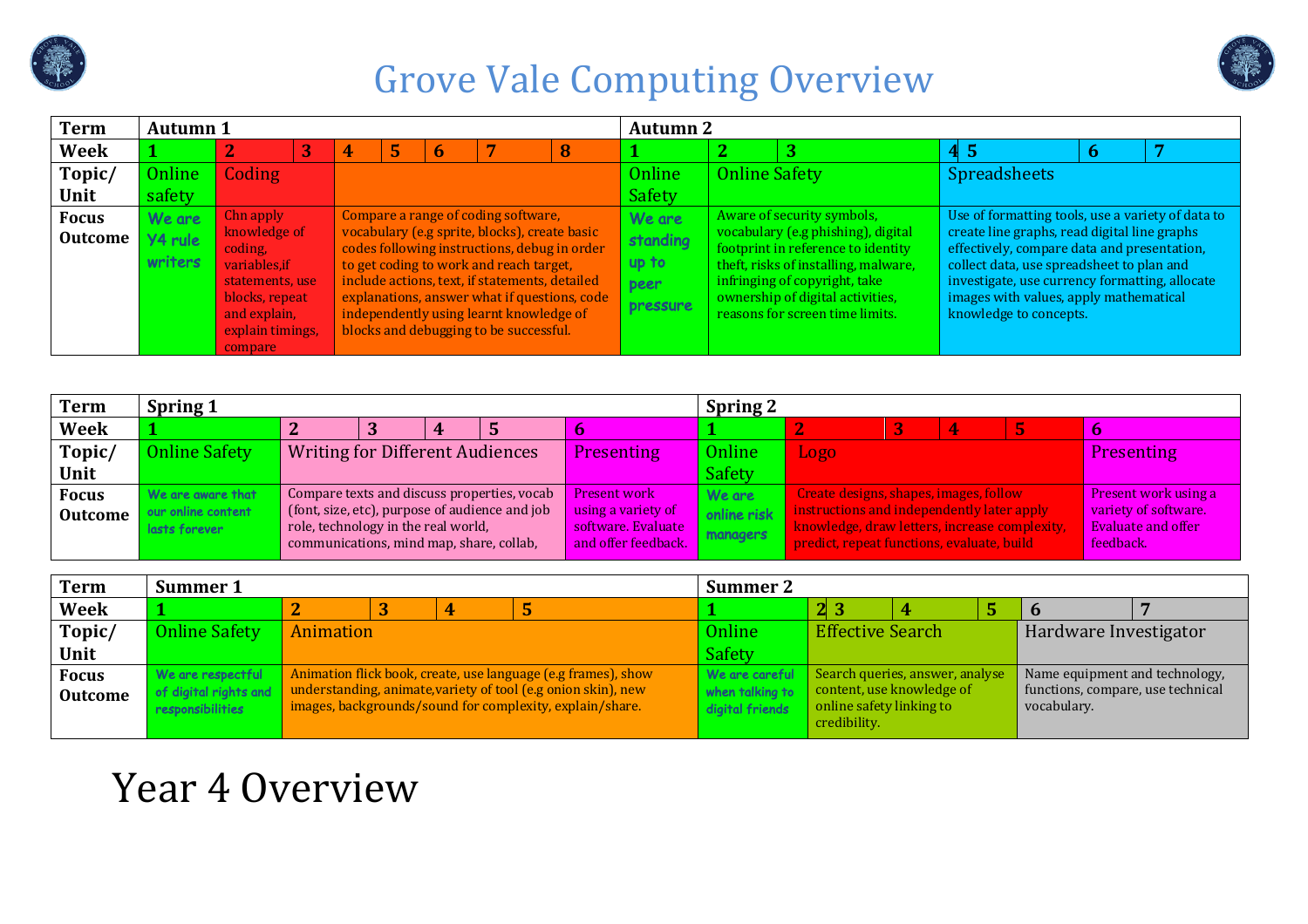



| <b>Term</b>    | <b>Spring 1</b>      |                                                                                     |   |                                                  |                                          | <b>Spring 2</b> |                                                                                            |  |                                                   |
|----------------|----------------------|-------------------------------------------------------------------------------------|---|--------------------------------------------------|------------------------------------------|-----------------|--------------------------------------------------------------------------------------------|--|---------------------------------------------------|
| <b>Week</b>    |                      |                                                                                     | 4 |                                                  |                                          |                 |                                                                                            |  |                                                   |
| Topic/         | <b>Online Safety</b> | <b>Databases</b>                                                                    |   |                                                  | Presenting                               | Online          | <b>Game Creator</b>                                                                        |  | Presenting                                        |
| Unit           |                      |                                                                                     |   |                                                  |                                          | Safety          |                                                                                            |  |                                                   |
| <b>Focus</b>   | We are content       |                                                                                     |   | Search in a variety of ways, use filters, create | <b>Present work</b>                      | We are          | Compare to Scratch and coding programs,                                                    |  | Present work using a                              |
| <b>Outcome</b> | evaluators           | avatar for purpose, enter info to collab,<br>independently research/create, explain |   |                                                  | using a variety of<br>software. Evaluate | protecting      | Review and analyse computer games. Describe<br>elements pros/cons, compare, o.s knowledge, |  | variety of software.<br><b>Evaluate and offer</b> |
|                |                      | show knowledge of fields and adding.                                                |   |                                                  | and offer feedback.                      | our online      | themes, upload/draw, adapt, increase                                                       |  | feedback.                                         |
|                |                      |                                                                                     |   |                                                  |                                          | reputation      | playability, evaluate                                                                      |  |                                                   |

| Term           | Summer 1                   | <b>Summer 2</b>     |  |  |                                                                                                                            |                  |                                                   |               |   |  |                                                                                         |  |  |
|----------------|----------------------------|---------------------|--|--|----------------------------------------------------------------------------------------------------------------------------|------------------|---------------------------------------------------|---------------|---|--|-----------------------------------------------------------------------------------------|--|--|
| <b>Week</b>    |                            | 4<br>-5             |  |  |                                                                                                                            |                  | $\overline{2}$                                    |               | 4 |  | ю                                                                                       |  |  |
| Topic/         | <b>Online Safety</b>       | <b>3D Modelling</b> |  |  |                                                                                                                            | Online           |                                                   | Video Editing |   |  | <b>Concept Maps</b>                                                                     |  |  |
| Unit           |                            |                     |  |  |                                                                                                                            | Safety           |                                                   |               |   |  |                                                                                         |  |  |
| <b>Focus</b>   | We are                     |                     |  |  | Design, consider viewpoints and additional features (e.g.                                                                  | We are           | Use of tools, language, features,                 |               |   |  | Make connections between                                                                |  |  |
| <b>Outcome</b> | respectful of<br>copyright |                     |  |  | background), adapt model by viewpoint to alter shape without<br>changing form, edit and refine, print, explore 3D printing | game<br>changers | purpose, sound, image and<br>video, use of ipads, |               |   |  | thoughts/ideas, record concept<br>maps, use vocab (e.g stage/nodes),<br>collap, present |  |  |

## Year 5 Overview